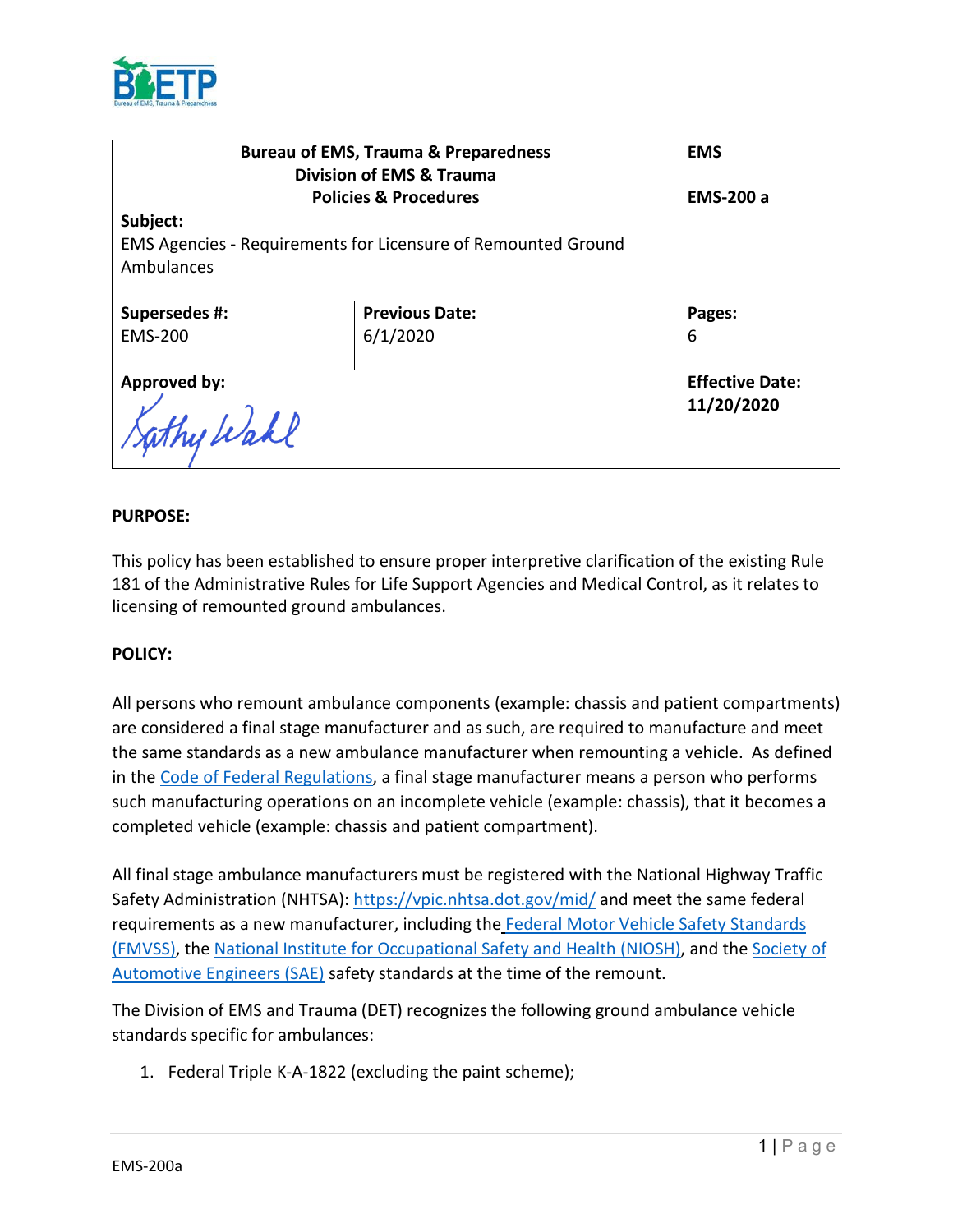

- 2. Commission on Accreditation of Ambulance Services (CAAS) Ground Vehicle Standards for Ambulances (GVS) (in its entirety);
- 3. CAAS GVS -Remounts (Section F Ambulance Remounts);
- 4. National Fire Protection Association (NFPA) 1917 Standard for Automotive Ambulances (in its entirety)

## **PROCEDURE:**

- 1. To license a remounted ground ambulance with the DET, the following documentation is required to be submitted to the DET:
	- a. A completed and signed Manufacturer Certification of Compliance Form by the final stage manufacturer [\(BHS-EMS-314\)](https://www.michigan.gov/documents/mdhhs/BHS-EMS-314_Manufacturers_Cert_of_Compliance_fillable_2_682528_7.pdf) Section 2 Remounted Ambulance;
	- b. A Life Support Vehicle Application that is completed on the eLicensing Portal;
	- c. A copy of the Certificate of Origin from the Chassis Manufacturer;
	- d. A copy of the Certificate of Origin from the Final Stage Manufacturer (Remounter);
	- e. A copy of the completed Michigan Department of Secretary of State Application for Title and Registration – Statement of Vehicle Sale [\(Form RD-108\)](https://www.michigan.gov/documents/sos/RD-108_01.01.2017_545577_7.pdf) for a *Michigan vehicle sale* OR a copy of the completed Michigan Department of Secretary of State – Application for Michigan Vehicle Title [\(Form TR-11L\)](https://www.michigan.gov/documents/tr-11L_16050_7.pdf) for *Out of State vehicle sale* (showing new VIN number);
- 2. The DET Licensing Coordinator will review all documentation for completeness. An application will not be considered complete until all documentation listed above has been received and reviewed.
- 3. A vehicle inspection of the ground ambulance will be ordered and completed within 15 calendar days of receiving the completed application.
	- a. Submission of a life support vehicle application is an attestation that the vehicle meets all licensure requirements. Therefore, when the EMS Regional Coordinator schedules an inspection with the agency within the required 15 calendar days, it is expected that the vehicle will be ready for inspection at the time of the appointment. If the Regional Coordinator arrives for the scheduled inspection and the vehicle is not completely ready, a new application and licensing fee will be required before a new inspection will be completed.
- 4. As part of the inspection, the following two items are required to be affixed on the ground ambulance:
	- a. An FMVSS certification sticker from the chassis manufacturer and a new FMVSS certification sticker from the NHTSA Registered Final Stage Manufacturer Remounter must be on the driver's side door jamb to ensure that the remounted vehicle meets FMVSS standards. Example label: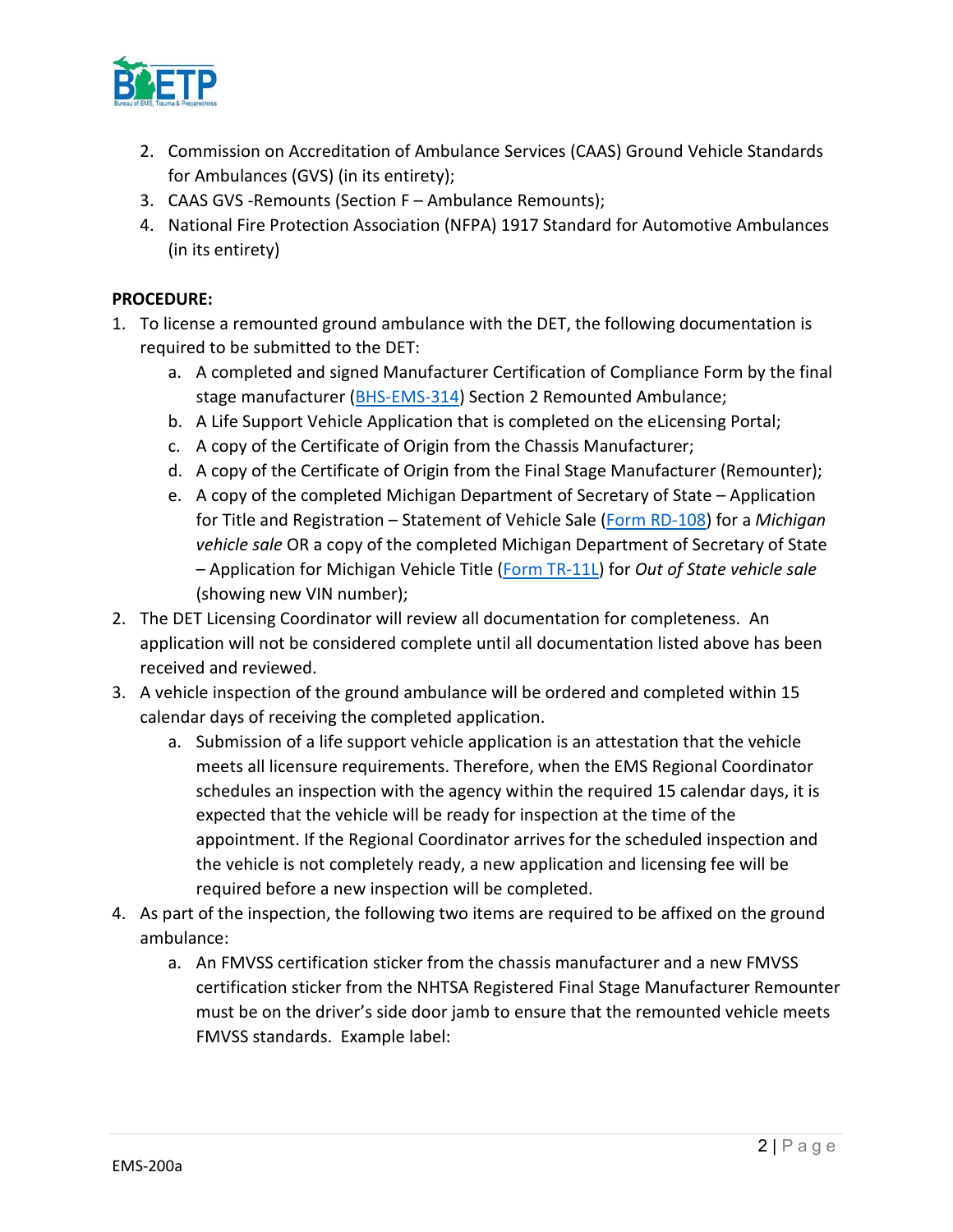

| MFO BY: The contract of the                                      |  |  |
|------------------------------------------------------------------|--|--|
|                                                                  |  |  |
| DATE OF MFR.MO._______ YR._____                                  |  |  |
| GVWR; ________ KG (______________LB)                             |  |  |
| GAWR-FRONT:                                                      |  |  |
| ________________________________LB)                              |  |  |
| <b>WILLIAM</b>                                                   |  |  |
|                                                                  |  |  |
|                                                                  |  |  |
| GAWR-INTERMEDIATE (1):                                           |  |  |
|                                                                  |  |  |
| WITH<br>TIRES<br>$\sim$                                          |  |  |
| RIMS, @ ________ KPA                                             |  |  |
| $($ $PS0$ COLD                                                   |  |  |
| GAWR-INTERMEDIATE (2):                                           |  |  |
| $\sim$ $\sim$ KG ( $\sim$ $\sim$ LB)                             |  |  |
| TIRES<br><b>WITH</b>                                             |  |  |
| $RIMS, @$ $RIMS, @$                                              |  |  |
| GAWR-REAR: PSI) COLD                                             |  |  |
|                                                                  |  |  |
| $\frac{1}{100}$ KG ( LB)                                         |  |  |
| WITH<br>$\overline{\phantom{a}}$ tires.                          |  |  |
| $RIMS, @$ RIMS, $@$ RIMS, $@$                                    |  |  |
| PSI) COLD                                                        |  |  |
| THIS VEHICLE CONFORMS TO ALL.                                    |  |  |
| APPLICABLE FEDERAL MOTOR VEHICLE                                 |  |  |
| SAFETY STANDARDS, JAND BUMPER<br>AND THEFT PREVENTION STANDARDS. |  |  |
| IF APPLICABLE) IN EFFECT IN:                                     |  |  |
| MO. _______________ YR______                                     |  |  |
| VEHICLE IDENTIFICATION NUMBER:                                   |  |  |
|                                                                  |  |  |
| VEHICLE TYPE:                                                    |  |  |
|                                                                  |  |  |
|                                                                  |  |  |

a. A new certification label showing that the remount was built to either the Federal Triple K-A-1822 (excluding the paint scheme), CAAS GVS (Section F – Ambulance Remounts), CAAS GVS (in its entirety), or NFPA 1917 (in its entirety) Standards, must be affixed to the vehicle in a manner that does not obscure the labels affixed by previous stage manufacturers. Examples of each type of acceptable label is shown below: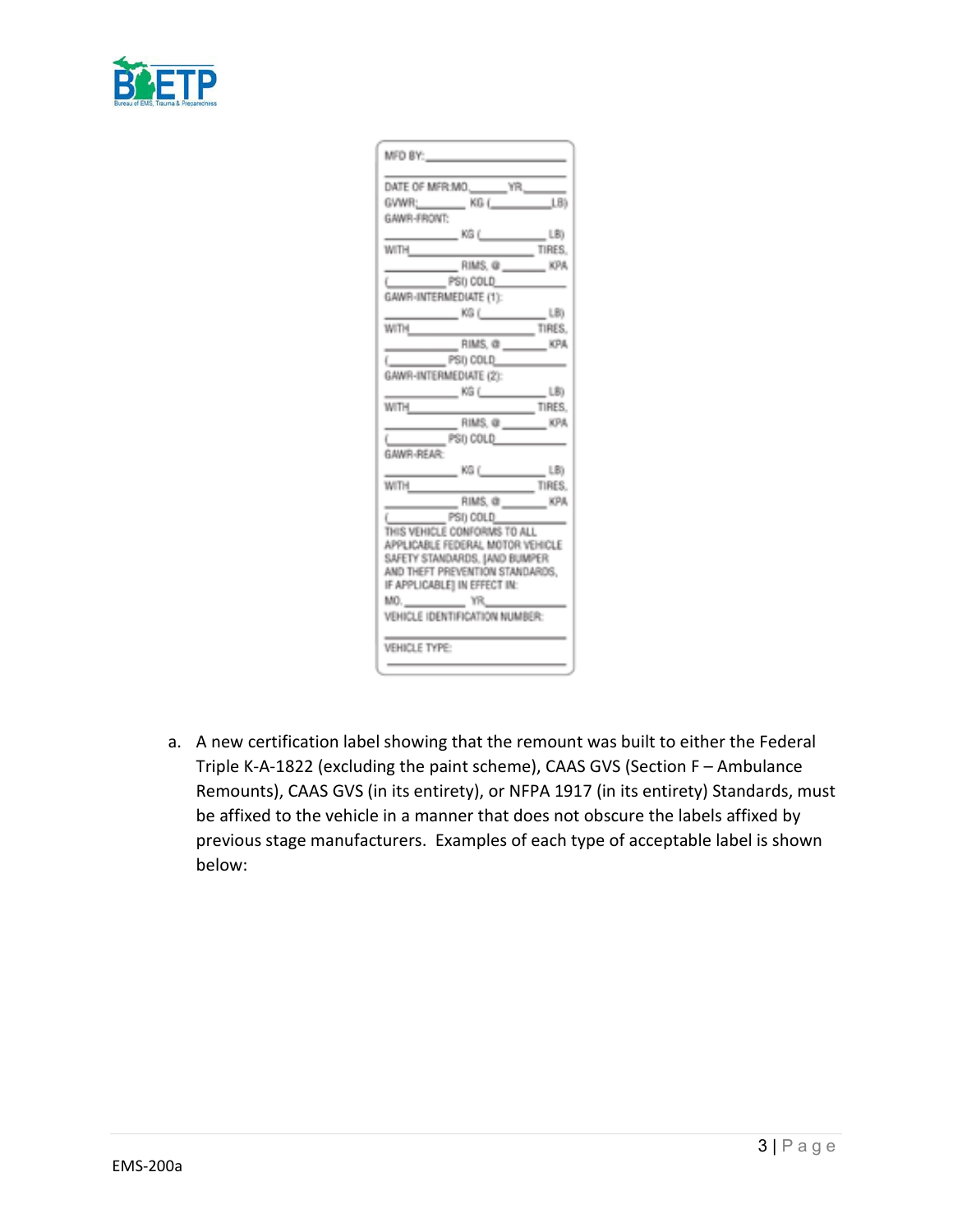

# i. Federal Triple K-A-1922 (excluding the paint scheme):

| <b>CERTIFIED "STAR OF LIFE" AMBULANCE</b>                                                                                                                                                                                                 |  |  |
|-------------------------------------------------------------------------------------------------------------------------------------------------------------------------------------------------------------------------------------------|--|--|
|                                                                                                                                                                                                                                           |  |  |
|                                                                                                                                                                                                                                           |  |  |
|                                                                                                                                                                                                                                           |  |  |
|                                                                                                                                                                                                                                           |  |  |
| This ambulance conforms to Federal Specification KKK-A-1822 in effect on the date the<br>ambulance was contracted for.                                                                                                                    |  |  |
| Final Stage Ambulance Manufacturers ID Number __________________________________                                                                                                                                                          |  |  |
| VIN <b>Contract Contract Contract Contract Contract Contract Contract Contract Contract Contract Contract Contract Contract Contract Contract Contract Contract Contract Contract Contract Contract Contract Contract Contract C</b>      |  |  |
|                                                                                                                                                                                                                                           |  |  |
|                                                                                                                                                                                                                                           |  |  |
|                                                                                                                                                                                                                                           |  |  |
| NOTICE: THIS VEHICLE, AS MANUFACTURED, CONFORMS TO THE PAYLOAD REQUIREMENTS<br>OF THE FEDERAL AMBULANCE SPECIFICATION KKK-A-1892, USERS SHALL NOT LOAD VEHICLES<br>ABOVE THE GVWR, GAWRs OR EXCEED THE TOTAL USABLE PAYLOAD LISTED BELOW. |  |  |
| (TOTAL REMAINING WEIGHT CAPACITY OF OCCUPANTS AND CARGO USER MAY ADD)                                                                                                                                                                     |  |  |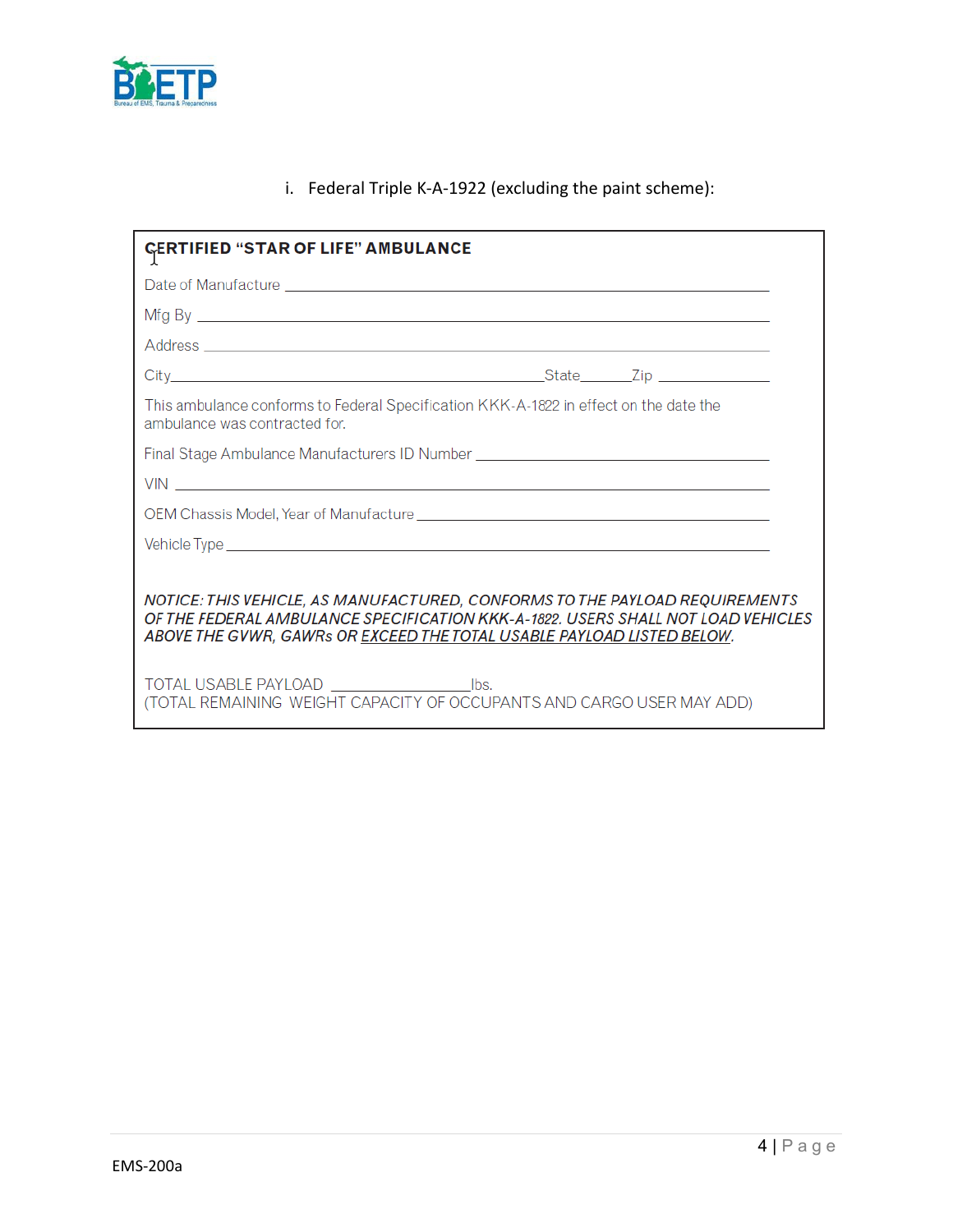

# ii. CAAS GVS (Section F – Ambulance Remounts):



iii. CAAS GVS (in its entirety):